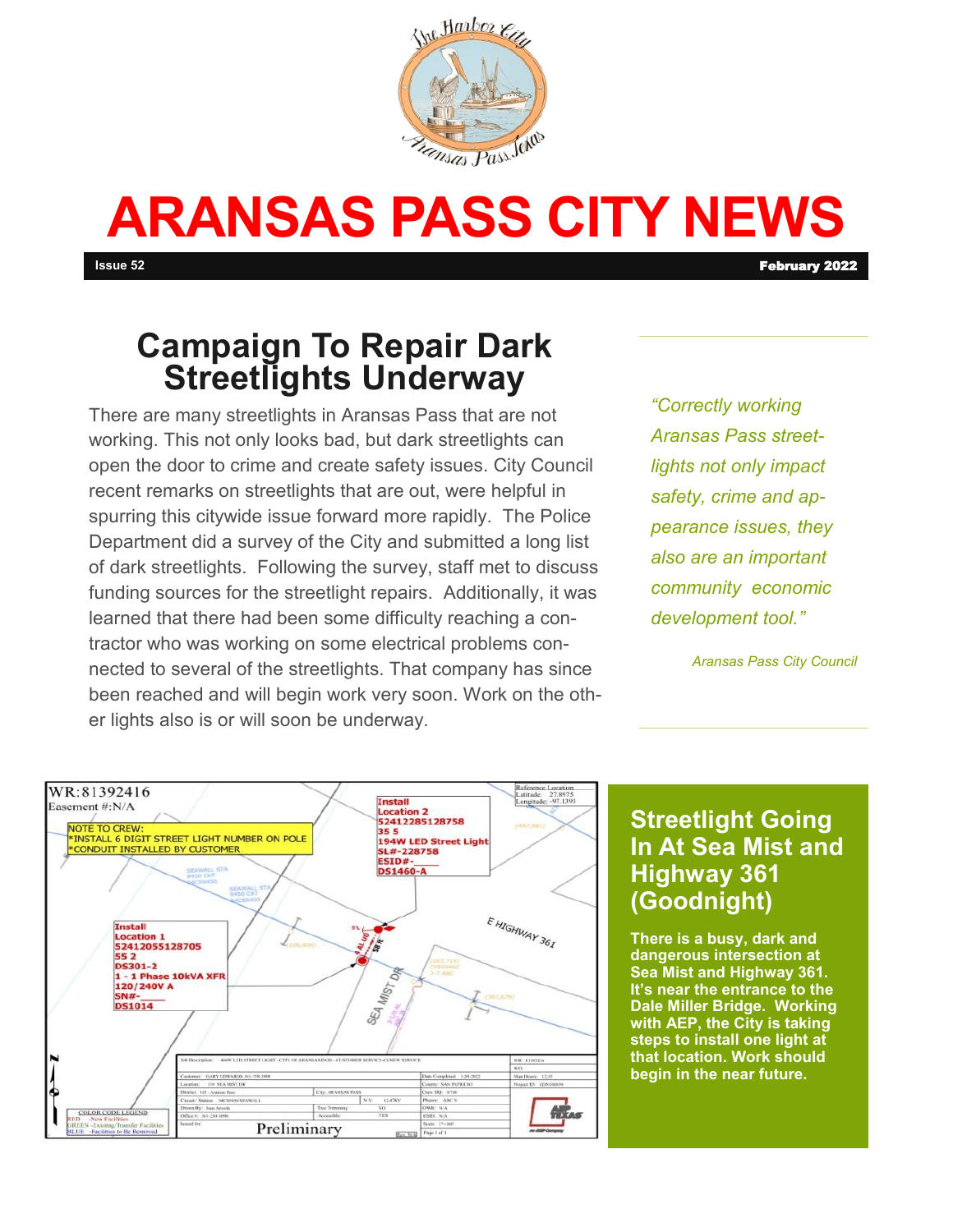

## **Work on Deberry Underway**

The construction you see underway on Deberry is part of the City's \$10 mil CDBG-DR grant. The Deberry storm pipe from 9th street to Saunders (see pic below), will be completely replaced with a 48 inch concrete pipe. The existing pipe is collapsed throughout its length at that general location. This is causing the cave-ins along Deberry and constricting the flow of stormwater. Gerke construction is the contractor. They started work on January 10th. They also will be replacing the failing storm system along Saunder's from Deberry to Greenwood.

### **McCampbell Ditch To Be Cleaned**

The City of Aransas Pass is requesting bids to clear and remove the debris and silt in the McCampbell ditch. See above map showing where the work will be performed. For a long period of time, the cost for this project was estimated to be too high for current budget restraints. However, a recent re-evaluation of the project and the funding sources provided new options for the city. Consequently, work will begin soon on the McCampbell Ditch. For a long time, the City Council has been pushing for this project to be completed. The Ditch has overgrown grass and trees and some areas of silt that have built up. This ditch is a main outfall from our storm water system into the bay.

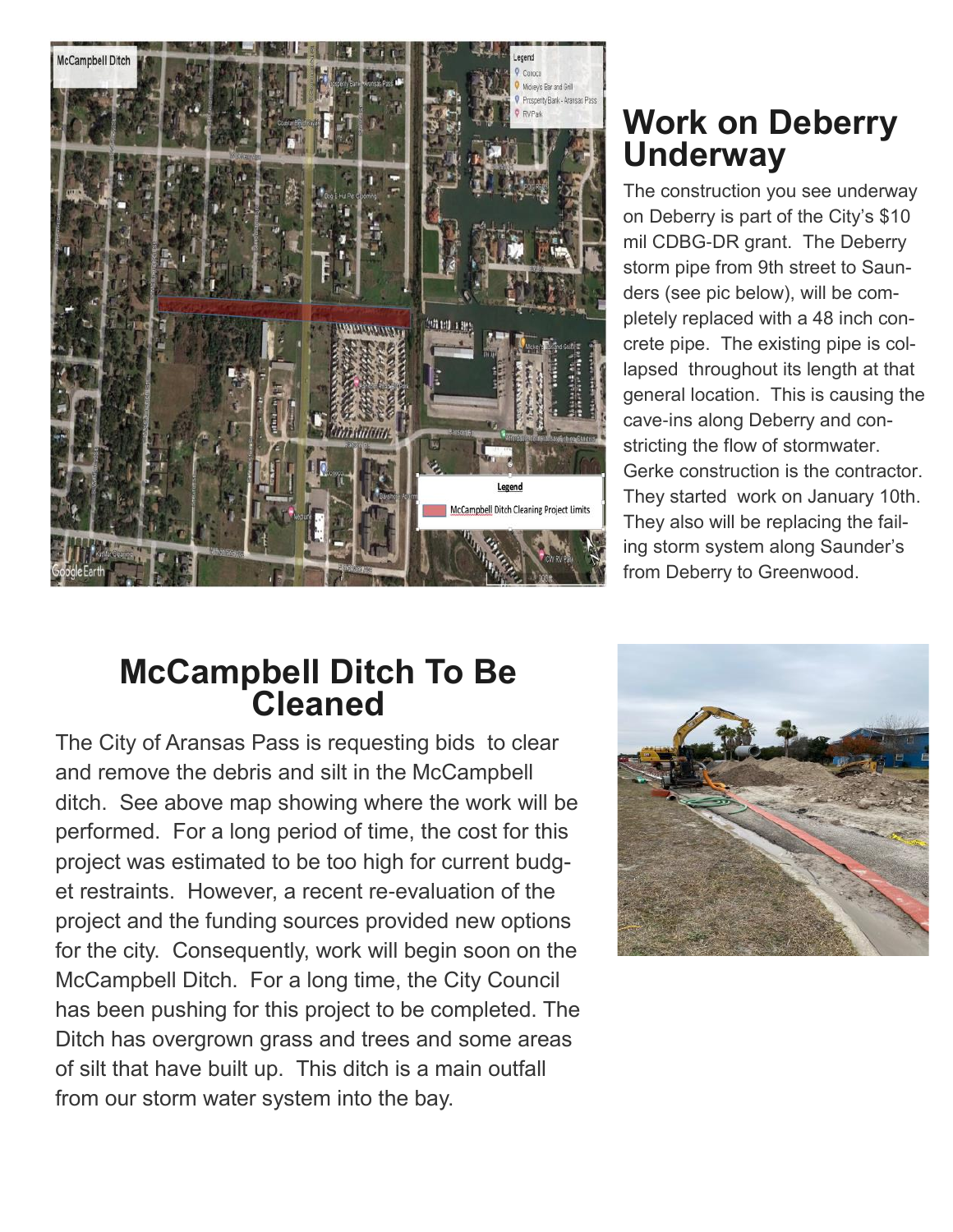

#### **Initial Steps Are Being Taken To Restart Senior Activities**

After being inactive for several years because of Hurricane Harvey and the COVID pandemic, the Community Enrichment Department is taking steps to reactivate Senior Citizen activities. An informational meeting was held in January as an initial step. There is strong interest in seeing instruction classes such as yoga, CPR and gardening. Another activity those attending would like to see return, are game meetings. The Focus from this point will be on holding regular senior meetings every other Monday at the civic center. Please call 361 -758-0009 for more information.



## **Elrod and Scandurra Named City Employees Of The Year**

Code Enforcement Officer, Cory Elrod and Permit Technician Renee Scandurra have been named the 2021 Employees of the Year. The honors were given at the annual January 28th Chamber of Commerce Awards Banquet. Renee was named a recipient because of her excellent work in assisting with the City's very successful demolition program. Cory received the honor because of his relentless and effective work enforcing city ordinances that help beautify the City. The work by both have done much to help clean-up following Hurricane Harvey.